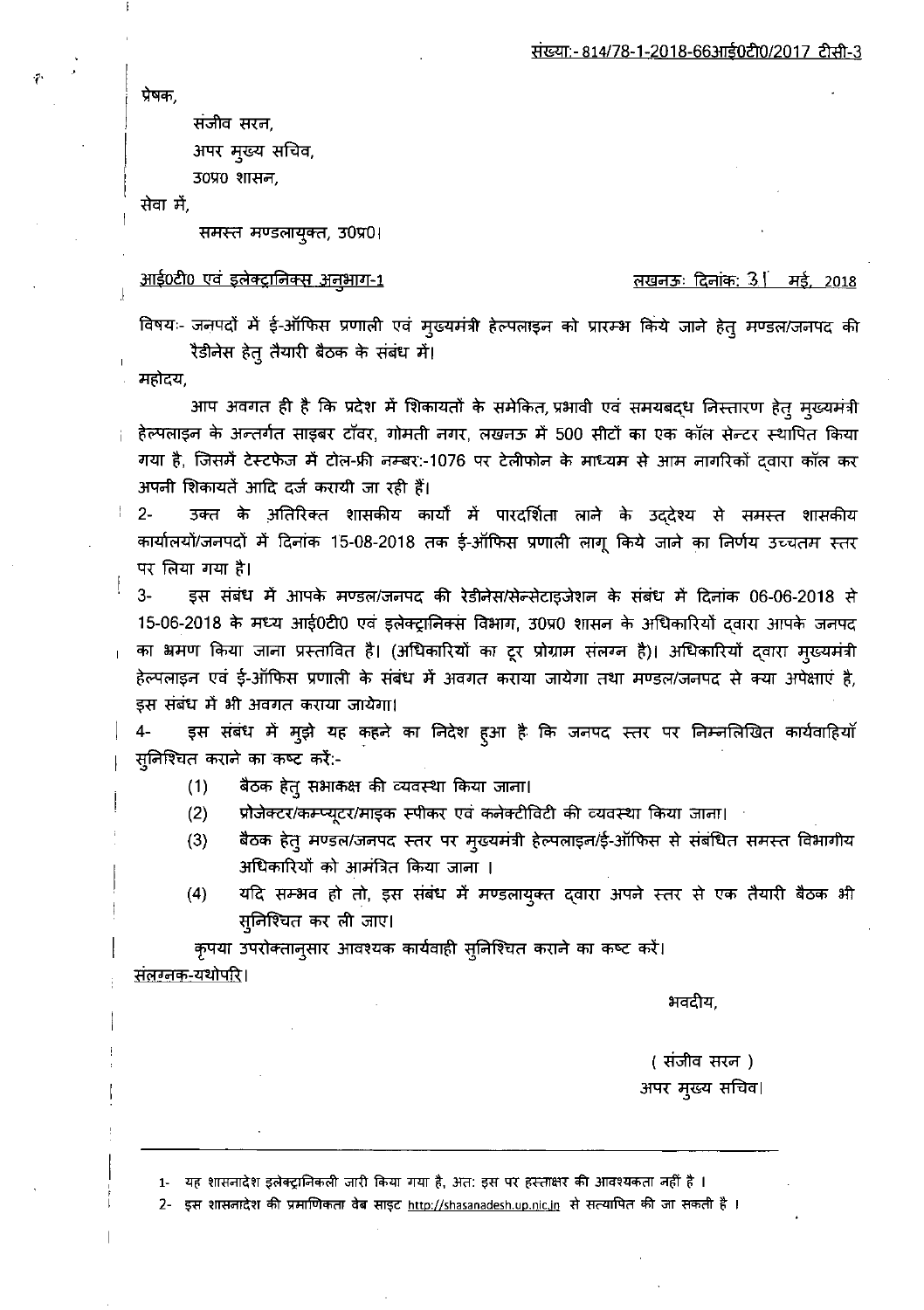## <u> संख्या:-814(1)/78-1-2018तददिनांक</u>

उपर्युक्त की प्रतिलिपि निम्नलिखित को सूचनार्थ एवं आवश्यक कार्यवाही हेत् प्रेषित:-

1. सचिव, नियोजन विभाग, उ0प्र0 शासन।

2. समस्त जिलाधिकारी, 30प्र01

3. विशेष सचिव (श्री नितीश कुमार), मा. मुख्यमन्त्री, उ.प्र. शासन।

4. विशेष सचिव, नियोजन विभाग(अनुभाग-1/2), 30प्र0 शासन।

5. विशेष सचिव, कार्यक्रम कार्यान्वयन विभाग, 30प्र0 शासन।

6. विशेष सचिव, आई0टी0 एवं इलेक्टानिक्स विभाग, उ0प्र0 शासन।

7. प्रबन्ध निदेशक, यूपीएलसी, लखनऊ।

8. प्रबन्ध निदेशक, यूपीडेस्को, लखनऊ।

9. प्रबन्ध निदेशक, श्रीट्रान इण्डिया लि0, लखनऊ।

10. राज्य समन्वयक, सीईजी, लखनऊ।

11. राज्य सूचना विज्ञान अधिकारी, एनआईसी, लखनऊ।

12. श्री हेमन्त अरोरा, तकनीकी निदेशक, एनआईसी।

13. संबंधित जिला विज्ञान अधिकारी एवं जिला सांख्यकीय अधिकारी (DSTO)।

14. केपीएमजी संस्था के प्रतिनिधि।

15. हेड एसईएमटी, लखनऊ।

 $16.$  गार्ड फाइल।

आज्ञा से, उप सचिव।

1- यह शासनादेश इलेक्ट्रानिकली जारी किया गया है, अत: इस पर हस्ताक्षर की आवश्यकता नहीं है । 2- इस शासनादेश की प्रभाणिकता वेब साइट http://shasanadesh.up.nic.in से सत्यापित की जा सकती है।